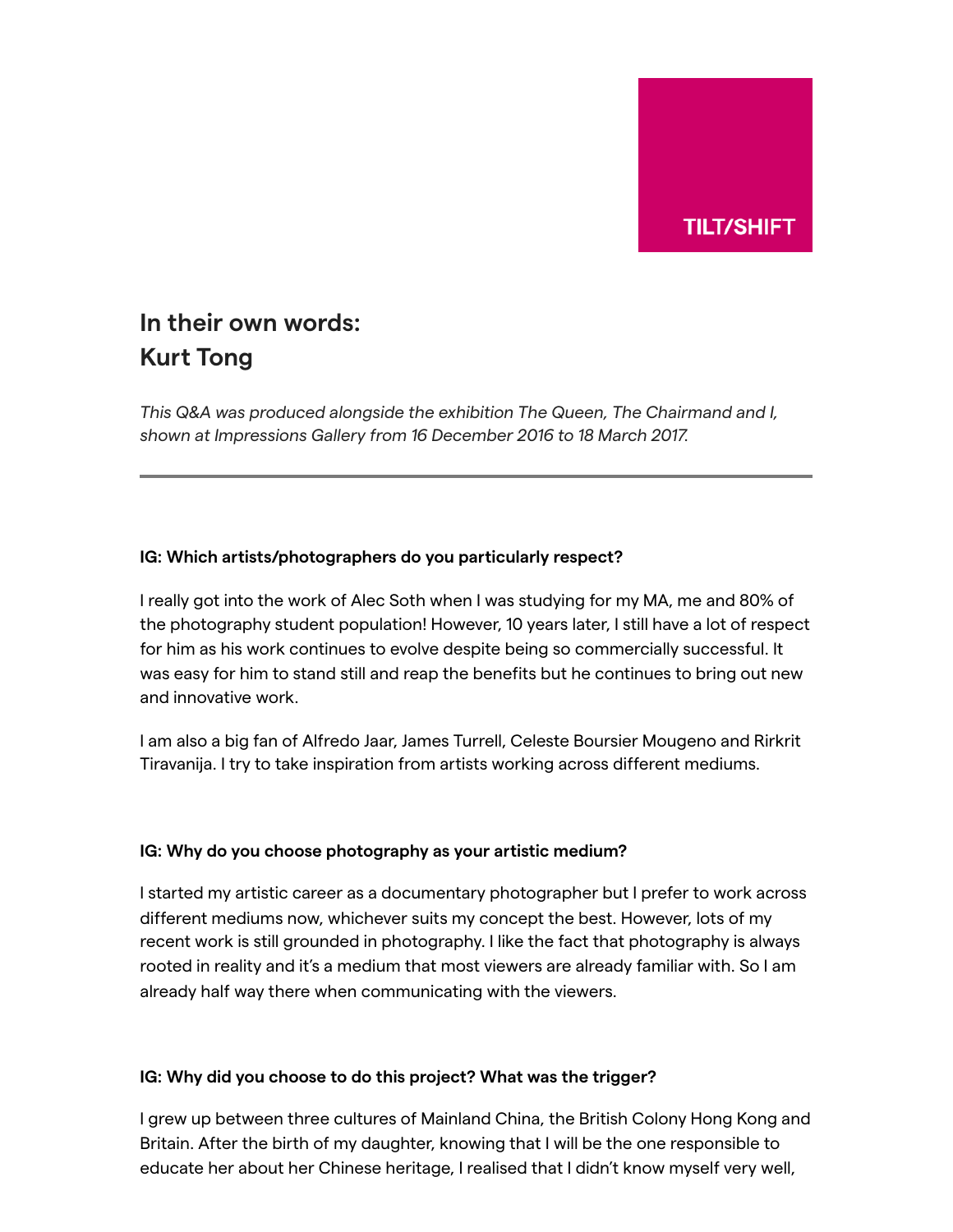or indeed where I came from and where I belonged. So I decided to spend sometime researching into my roots and learn about my ancestors. That was the trigger that led to this project. What was meant to be a six months project, ended up taking nearly three years.

#### **IG: What are your main influences and how have they influenced your work?**

My biggest influences my family. My wife and my three daughters! They make me grounded and realise what's important in life. (They also take up so much of my time, it gets me to work much harder when I do have time to actually work on my art!)

## **IG: Some of our visitors will be interested in the technical aspects of your project. What equipment did you use? And did it affect the way that you worked and the project outcome?**

The colour images were taken on a 5×4 large format camera on colour negatives. I chose to use this camera as it slows me right down so I spend time to consider each image that I take.

### **IG: What plans do you have for future projects?**

Since completing this project. I made a series of sculptural and installation based work called *Echoed Visions*, looking at photography, through non-photographic mediums.

Then I moved onto a project called *Sweet Water, Bitter Earth*. *The Queen, The Chairman and I* allowed me to get to know my ancestors and learn to related to being Chinese on a cultural and human level. *Sweet Water, Bitter Earth* was my project to see whether I have a connection with China, the country itself.

I recently exhibited as yet unfinished project called '*Threads of Sisterhood'*, it looks at the life of my nanny, who represent the last of a tribe of early Chinese feminists called the comb up women. She featured briefly in *The Queen, The Chairman and I* and I wanted to expand her story.

#### **IG: Do you have any recommended reading to further contextualise your work?**

Instead of reading further to contextualise this project. It is my hope that the project can inspire the viewers to explore their own family history. Given the year we have had